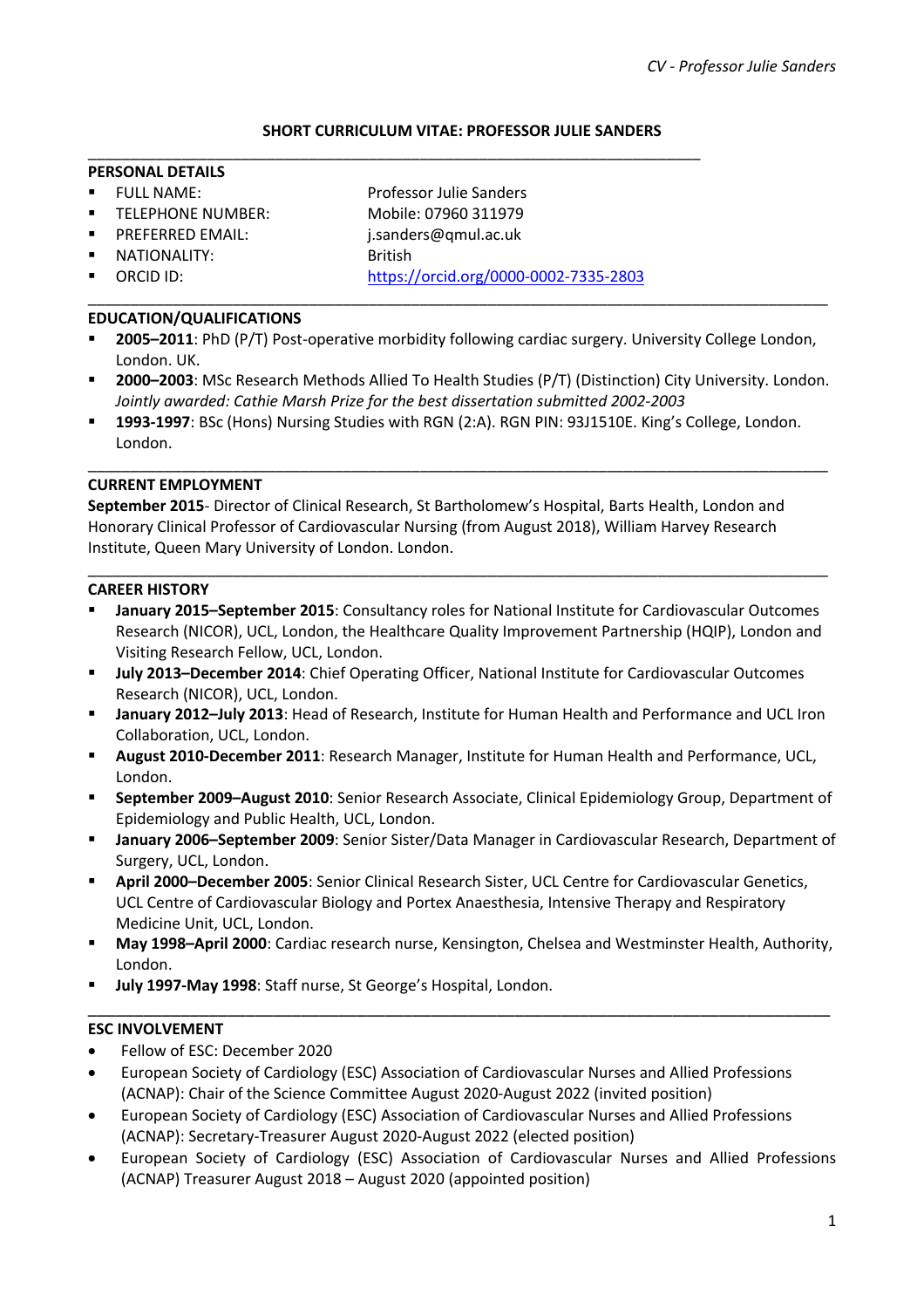# **PUBLICATIONS AND ABSTRACTS Selected publications (last 5 years) (total publications: 70)**

§ Couper K, Murrells T, **Sanders J**, Anderson JE, Blake H, Kelly D, Kent B, Maben J, Rafferty AM, Taylor RM, Harris R. The impact of COVID-19 on the wellbeing of the UK nursing and midwifery workforce during the first pandemic wave: a longitudinal survey study. *Accepted International Journal of Nursing Studies. November 2021*

\_\_\_\_\_\_\_\_\_\_\_\_\_\_\_\_\_\_\_\_\_\_\_\_\_\_\_\_\_\_\_\_\_\_\_\_\_\_\_\_\_\_\_\_\_\_\_\_\_\_\_\_\_\_\_\_\_\_\_\_\_\_\_\_\_\_\_\_\_\_\_\_\_\_\_\_\_\_\_\_\_\_\_\_\_\_\_

- § Campbell NG, Allen E, Montgomery HE, Aron J , Canter RR, Dodd M, **Sanders J**, Sturgess J, Elbourne D, O'Brien B: Maintenance of serum potassium levels ≥3.6 mEq/L vs ≥4.5 mEq/L after isolated elective coronary artery bypass grafting, and the incidence of new-onset atrial fibrillation: feasibility study results. *In press Journal of Cardiothoracic and Vascular Anesthesia* (June 2021)
- Fredericks S, Van Bulck L, Ski C, Skibelund AK, **Sanders J**. From new kid on the block to leading journal: a review and reflection on the first 20 years of the EJCN. *Accepted EJCN 18.11.21 to be published Jan 2022*
- § COVIDSurg Collaborative\* (2021). Machine learning risk prediction mortality for patients undergoing surgery with perioperative SARS-CoV-2: the COVIDSurg mortality score. *British Journal of Surgery*. 108(11):1274-1292. doi: 10.1093/bjs/znab183. *(\*Author as PI for St Bartholomew's Hospital*)
- § Burton S, Hayes JA, Morell-Scott N, **Sanders J**, Walthall H, Wright DJ, Jones I (2021). Should I stay or should I go? An exploration of the decision-making behaviour of acute cardiac patients during the COVID-19 pandemic. Heart Lung 52. 16-21. Available online Nov 16<sup>th</sup>. doi: 10.1016/j.hrtlng.2021.07.018
- § Bowden T, Hurt CS, **Sanders J**, Aitken L (2021). Predictors of cognitive dysfunction after cardiac surgery: A systematic review. *European Journal of Cardiovascular Nursing.* Published online 27.10.21. DOI: https://doi.org/10.1093/eurjcn/zvab086
- § Borregaard B, Massouh A, Hendriks J, Jones I, Lee G, Manthou P, Ross C, Fredericks S, **Sanders J**. (2021). The X-factors of PhD supervision: ACNAP top-10 tips on choosing a PhD supervisor. *EJCVN published online 7th October 2021.* DOI: https://doi.org/10.1093/eurjcn/zvab081
- COVIDSurg Collaborative\* and GlobalSurg Collaborative (2021). SARS-CoV-2 Vaccination modelling for safe surgery to save lives: data from an international prospective study. *British Journal of Surgery.* 108(9): 1056-1063. doi: 10.1093/bjs/znab101. *(\*Author as PI for St Bartholomew's Hospital*)
- Cook S, Matthews S, Murray S, Bueser T, Wynne R, Clayton T, Sanders J (2021). Wonder Women: Wondering where the women in cardiovascular trials are? *European Journal of Cardiovascular Nursing. 20 (7) 629-630.*
- § COVIDSurg Collaborative\*, GlobalSurg Collaborative (2021). SARS-CoV-2 infection and venous thromboembolism after surgery: an international prospective cohort study. *Anaesthesia.* doi: 10.1111/anae.15563. Online ahead of print. *(\*Author as PI for St Bartholomew's Hospital*)
- § COVIDSurg Collaborative\*, GlobalSurg Collaborative (2021). Effects of pre-operative isolation on postoperative pulmonary complications after elective surgery: an international prospective cohort. *Anaesthesia*. 76 (11) 1454-1464. doi: 10.1111/anae.15560. *(\*Author as PI for St Bartholomew's Hospital*)
- § Cooper S, **Sanders J**, Pashayan N (2021). Implementing a novel programme for nurses and allied health professionals to develop capacity for evidence-informed clinical practice. *Journal of Research in Nursing*  26 (5). 395-404.
- § COVIDSurg Collaborative\*, GlobalSurg Collaborative (2021). Timing of surgery following SARS-CoV-2 infection: an international prospective cohort study. *Anaesthesia.* 76 (6). 748-758. *(\*Author as PI for St Bartholomew's Hospital*)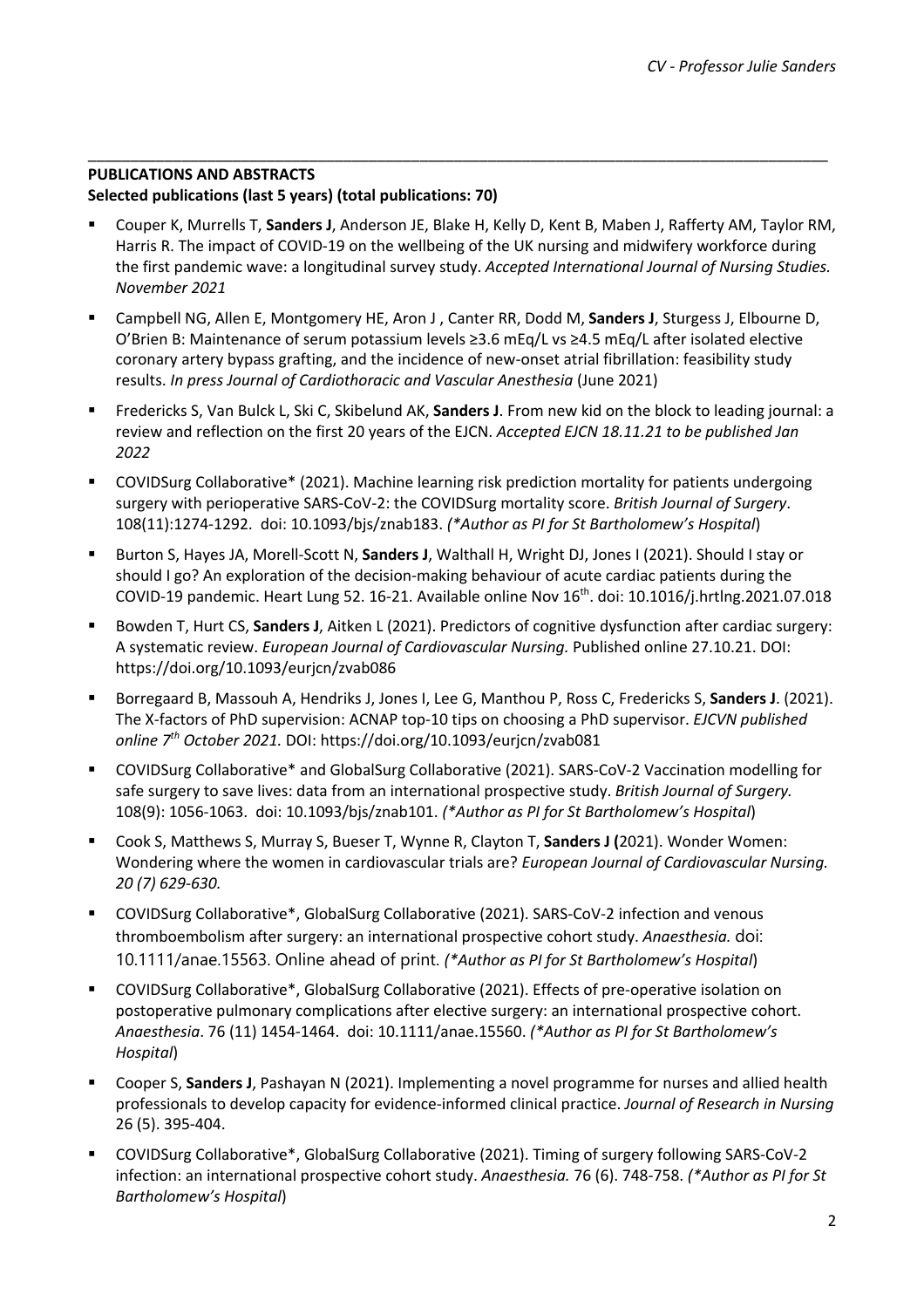- § Magboo R, Oo AY, **Sanders J** (2021). A look at the psychosocial impact of aortovascular manifestations in Marfan syndrome. *British Journal Cardiac Nursing.* 16 (6).
- § Cardiothoracic Interdisciplinary Research Network (CIRN)\* and COVIDSurg Collaborative (2021). Early outcomes and complications following cardiac surgery in COVID-19 positive patients: An international cohort study. 2021. *Journal of Thoracic and Cardiovascular Surgery.* 162 (2). E355-E372. :https://doi.org/10.1016/j.jtcvs.2021.03.091*. (\*Author as lead nursing and AHP representative, and 1 of 12 authors leading the conceptualisation, analysis and writing).*
- COVIDSurg Collaborative\*, GlobalSurg Collaborative (2021). SARS-CoV-2 vaccination modelling for safe surgery to save lives: data from an international prospective cohort study. British Journal of Surgery. Published online March 25th 2021. https://doi.org/10.1093/bjs/znab101 *(\*Author as PI for St Bartholomew's Hospital*)
- § **Sanders J**, Akowuah E, Cooper J, Kirmani BH, Kanani M, Acharya M, Jeganathan R, Krasopoulos G, Ngaage D, Delurkar I, Yiu P, Kendall S, Oo AY (2021). Cardiac surgery outcomes during the COVID-19 pandemic: The early UK experience. *Journal of Cardiothoracic Surgery.* 16 (article 43). P1-10 doi.org/10.1186/s13019-021-01424-y
- § COVIDSurg Collaborative\* and GlobalSurg Collaborative (2021) Timing of surgery in SARS-CoV-2 positive patients. *Anaesthesia.* 76 (6) 748-758*.* doi:10.1111/anae.15458 *(\*Author as PI for St Bartholomew's Hospital*)
- § Martorella G, Fredericks S, **Sanders J**, Wynne R (2021). Breaking pandemic chain reactions: telehealth psychosocial support in cardiovascular disease during COVID-19. European Journal of Cardiovascular Nursing. 20. 1-2. https://doi.org/10.1093/eurjcn/zvaa011
- § Gibbs D, Eusebio C, **Sanders J**, Rosner C, Tehrani B, Truesdell AG, O'Brien B, Finney SJ, Proudfoot A (2021). Clinician perceptions of the impact of a shock team approach in the management of cardiogenic shock: a qualitative study. *Cardiovascular Revascularization Medicine.* 22 (Jan) 78-83. DOI: https://doi.org/10.1016/j.carrev.2020.06.011 (published online June 2020)
- § **Sanders J,** Malcolmson J, Philpott-Jones S, Kelly J (2020). Embedding post-doctoral clinical academic careers in practice: The St Bartholomew's Hospital model. *Journal of Clinical Nursing. First published 1 December 2020:* https://doi.org/10.1111/jocn.15575.
- Magboo R, Cooper J, Shipolini A, Byers H, Drey N, **Sanders J** (2020). Predicting cardiac surgical site infection: Development and validation of the B-SIR tool. *J Clin Epi August 2020.* Aug 25;128:57-65. doi: 10.1016/j.jclinepi.2020.08.015. Online ahead of print.
- Cardiothoracic Interdisciplinary Research Network\*, National Cardiac Benchmarking Collaborative, Public Health England (2020). National Survey of Variations in Practice in the Prevention of Surgical Site Infections in Adult Cardiac Surgery, United Kingdom & Republic of Ireland. *Journal Hospital Infection. Sep 18;S0195-6701(20)30431-X.* DOI:https://doi.org/10.1016/j.jhin.2020.09.016. *(\*Author as lead nursing and AHP representative, steering committee member).*
- § COVIDSurg Collaborative\* (2020). Mortality and pulmonary complications in patients undergoing surgery with perioperative SARS-CoV-2 infection: an international cohort study. *Lancet.* 396(10243). 27- 38.DOI:https://doi.org/10.1016/S0140-6736(20)31182-X. *(\*Author as PI for St Bartholomew's Hospital*).
- § **Sanders J.** Values-based healthcare and the 'value' of Patient Reported Outcomes (2020). *British Journal Cardiac Nursing.* 15 (3). 2-5 *(published online 4th March 2020).*  https://doi.org/10.12968/bjca.2020.0016
- § **Sanders J** and Fredericks S editors for invited series providing an international perspective on various aspects of cardiac surgery nursing: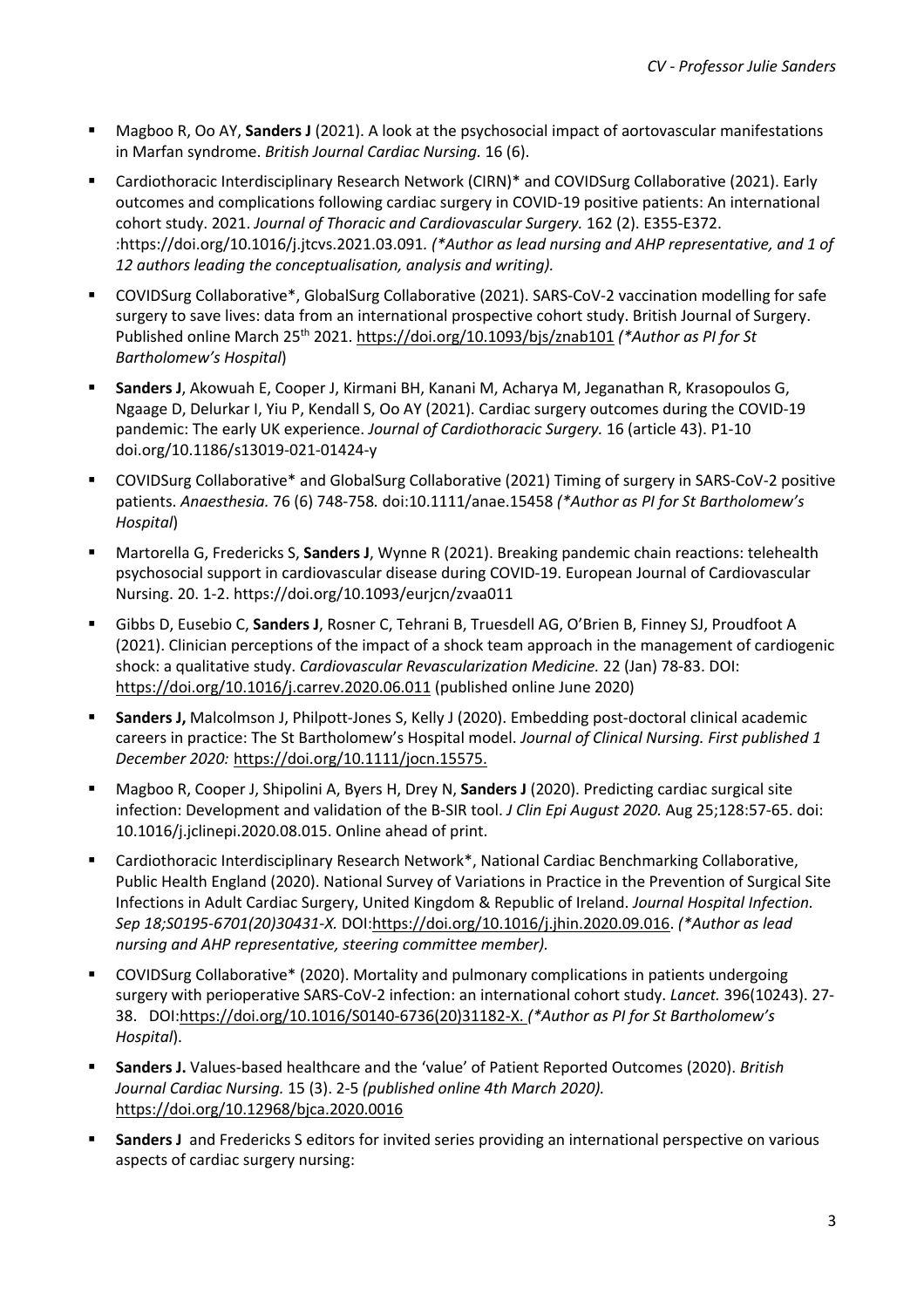- § **Sanders J**, Wynne R, Martorella G, Fredericks F (2020). An international focus on cardiac surgery nursing: An introduction. *British Journal Cardiac Nursing. January 2nd. 15 (2).* https://doi.org/10.12968/bjca.2020.0009
- Fredericks S, Martorella G, Wynne R, Sanders J (2020). An international focus on cardiac surgery nursing: Advanced practice. *British Journal of Cardiac Nursing. April 20th*. 15 (4). https://doi.org/10.12968/bjca.2020.0010
- § **Sanders J**, Wynne R, Martorella G, Fredericks F (2020). An international focus on cardiac surgery nursing: Clinical academic careers. *British Journal of Cardiac Nursing. June 8th*. 15 (6). https://doi.org/10.12968/bjca.2020.0033
- Fredericks S, Wynne R, Martorella G, **Sanders J** (2020): An international focus on cardiac surgery nursing: Student perspectives. *British Journal of Cardiac Nursing.* 5 (8): https://doi.org/10.12968/bjca.2020.0045
- § **Sanders J,** Wynne R, Martorella G, Fredericks F (2020). An international focus on cardiac surgery nursing: Patient experience. *British Journal of Cardiac Nursing*. 5 (10): https://doi.org/10.12968/bjca.2020.0090
- § Fredericks S, Wynne R, Martorella G, Onyeozirila M, Willis S, Kwaku F, Moon S, **Sanders J**  (2020). An international focus on cardiac surgery nursing: International visiting teams. *British Journal of Cardiac Nursing*. 15 (12). DOI: https://doi.org/10.12968/bjca.2020.0131
- Okonkwo H, Bryant R, Milne J, Molyneaux D, Sanders J, Cunningham G, Brangman S, Eardley W, Chan GK, Mayer B, Waldo M, Ju B. (2020). A Blinded Clinical Study Using a Sub-epidermal Moisture Biocapacitance Measurement Device for Early Detection of Pressure Injuries. *Journal of Wound Repair and Regeneration.* 28. 364-374. https://doi.org/10.1111/wrr.12790
- § Anwar S, Green L, Cooper J, Curtis M, Roberts N, **Sanders J,** Scully M, Stables V, O'Brien B (2020). The impact of disruptive changes on transfusion practices in perioperative surgical care: The Barts Heart Centre merger experience. *Future Healthcare Journal.* 7 (1). 72-77.
- § Rogers L, Vaja R, Bleetman D, Ali JM, Rochon M, **Sanders J**, Tanner J, Lamagni TL, Talukder S, Quijano-Campos JC, Lai F, Loubani M, Murphy G (2019). Interventions to prevent surgical site infection in adults undergoing cardiac surgery. Cochrane Database of Systematic Reviews 2019. Issue 5. Art No: CD013332. DOI: 10.1002/14651858.CD013332.
- § **Sanders J** (2019). Heart of innovation in cardiac care: past, present and future. *British Journal of Cardiac Nursing.* 14 (3) March. 110.111.
- § **Sanders J** (2018). Recovery after cardiac surgery: Looking well beyond survival. *British Journal of Cardiac Nursing.* 13 (3). 6-7.
- § Campbell NG, Allen E, **Sanders J**, Swinson R, Birch S, Sturgess J, Al-Subaie N, Elbourne D, Montgomery HE, O'Brien B (2017). The impact of protocols maintaining serum potassium ≥3.6mEq/L vs ≥4.5mEq/L on the incidence of new onset atrial fibrillation in the first 5 days after isolated elective Coronary Artery Bypass: a randomised non-inferiority feasibility study. *Trials.* 18 (1). 618.
- § Rochon M, **Sanders J**, Gallagher R (2017). Service design: A database approach for the management of digital images in wounds in the hospital setting. *Wounds UK.* 13 (4). 33-38.
- § **Sanders J,** Cooper J, Mythen MG, Montgomery HE (2017). Predictors of total morbidity burden on days 3, 5 and 8 after cardiac surgery (2017). *Perioper Med (Lond).* 2017 Feb 14;6:2. doi: 10.1186/s13741- 017-0060-9. eCollection 2017.
- § **Sanders J**, Cooper JA, Farrar D, Braithwaite S, Sandhu U, Mythen MG, Montgomery HE. Pre-operative anaemia is associated with total morbidity burden on days three and five after cardiac surgery. *Perioper Med (Lond).* 2017 Jan 21;6:1. doi: 10.1186/s13741-017-0057-4. eCollection 2017.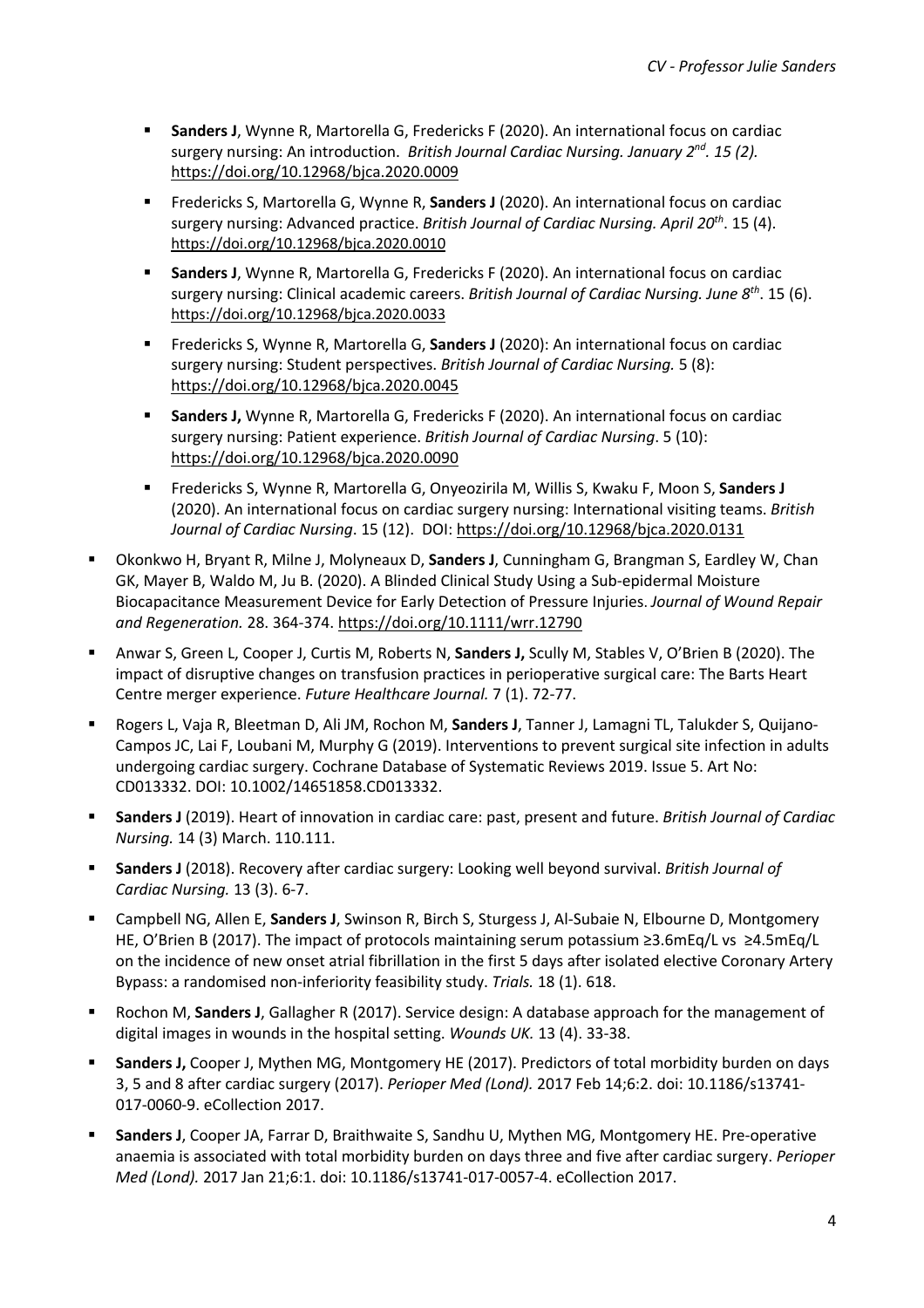### **Conference Abstracts (last 5 years) (total abstracts: 79)**

- § Matthews S, O'Neil A, Buttery A, **Sanders J,** Marasco S, Fredericks S, Martorella G, Keenan N, Ghanes A, Wynne R. Sex-specific differences in mortality after first-time isolated coronary artery bypass graft surgery: A systematic review and meta-analysis of randomised controlled trials. *Cardiology Society of Australia and New Zealand 2021 (oral presentation).*
- § Burton S, Hayes JA, Morell-Scott N, **Sanders J**, Walthall H, Wright DJ, Jones I. Should I stay or should I go? An exploration of the decision-making behaviour of acute cardiac patients during the COVID-19 pandemic. *EuroHeartCare 2021 (oral presentation).*
- § Bueser T, Clayton T, Owens G, Murray S, Sepehripour, Oo A, **Sanders J**. The impact of COVID-19 on recovery after heart surgery: Preliminary findings from the CardiacCovid study. *EuroHeartCare 2021 (oral presentation)*
- Thomas A, Griffiths MJD, Kalakoutas A, Yates M, Sanders J. Recovery from aortic valve surgery: the trajectory of muscle mass, strength and quality, and health related quality of life (HRQoL). *EuroHeartCare 2021 (e-poster Presentation).*
- § Couper K, Murrells T, **Sanders J**, Anderson J, Blake H, Kelly D, Kent B, Maben J, Taylor RM, Harris R. The impact of COVID-19 on the UK nursing and midwifery workforce: the ICON survey study. *RCN International Nursing Research conference 2021 (oral presentation).*
- § Stacey G, **Sanders J** and Taylor R (on behalf of the RCN Research Society). Nightingale Frontline: A leadership support service for nurses and midwives during COVID-19. *RCN International Nursing Research conference 2021 (oral presentation).*
- Balmforth D, Yates MT, Kirmani BH, Kanani M, Cale A, Acharya M, Jeganathan R, Deglurkar I, Ahmed Y, Forlani S, Mariscalco G, Krasopoulos G, Oo A, **Sanders J.** A multi-centre analysis of clinical decision making for non-elective cardiac surgery referrals during the COVID-19 pandemic. *American Association of Thoracic Surgery 2021 (oral presentation).*
- Thomas A, Griffiths M, Kalakoutas A, Yates M, **Sanders J**. Recovery from tensive care unit acquired weakness (ICUAW) following aortic valve surgery: The recovery trajectory of muscle mass and healthrelated quality of life (HRQoL). *Society of Cardiothoracic Surgery 2021 (oral presentation).*
- Balmforth D, Yates MT, Kirmani BH, Kanani M, Cale A, Acharya M, Jeganathan R, Deglurkar I, Ahmed Y, Forlani S, Mariscalco, Krasopoulos G, Oo A, **Sanders J.** A multicentre analysis of clinical decision making for non-elective cardiac surgery referrals during the Covid-19 pandemic. *Society of Cardiothoracic Surgery 2021 (poster presentation).*
- § Yates MT, Balmforth D, Kirmani BH, Acharya M , Jeganathan R, Ngaage D, Kanani M, Deglukar I, Oo A, **Sanders**. A mullticentre prospective cohort study of patients on the elective waiting list for cardiac surgery during the covid-19 pandemic. *Society of Cardiothoracic Surgery 2021 (oral presentation).*
- Lopez-Marco A, Cale A, Jeganathan R, Deglurkar I, Kirmani BH, Kanani M, Mariscalco G, Jehangeer S, Krasopoulos G, Forlani S, **Sanders J.** Effect of Covid-19 on the ability to maintain general cardiac surgery services: Results from a UK multicentre study. *Society of Cardiothoracic Surgery 2021 (oral presentation).*
- § Adams B, Kirmani BH, Jagnathan R, Deglukar I, Ngaage D, Kanani M, Acharya M, Ahmed Y, Oo AY, **Sanders J**. Changes in cardiac surgery outpatient practice during the Covid-19 pandemic- UK experience. *Society of Cardiothoracic Surgery 2021 (poster presentation).*
- § **Sanders J**, Bueser T, Beaumont E, Dodd M, Owens G, Murray S, Sepehripour A, Clayton T, Oo A. Patient recovery from heart surgery during the Covid-19 pandemic: The CardiacCovid study. *Society of Cardiothoracic Surgery 2021 (oral presentation).*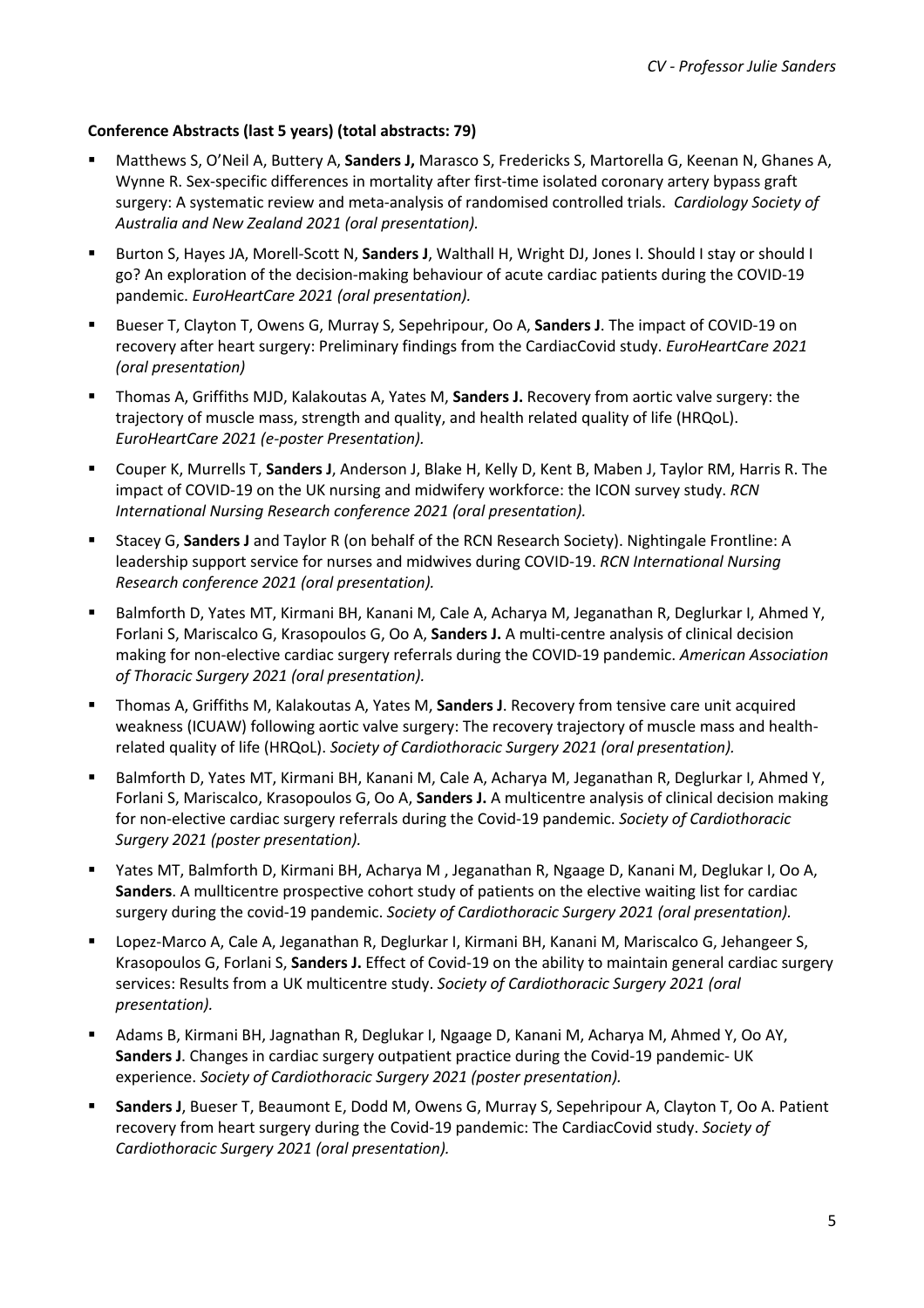- § **Sanders J**, Akowuah E, Cooper J, Kirmani BH, Kanani M, Acharya M, Jeganathan R, Krasopoulos G, Ngaage D, Deglurkar I, Yiu P, Kendall S, Oo AY. Increased mortality in patients undergoing cardiac surgery with a post-operative diagnosis of Covid-19. *Society of Cardiothoracic Surgery 2021 (oral presentation).*
- § **Sanders J**, Kendall S, Kirmani B, Manani M, Krasopoulos G, Deglurkar I, Jeganathan R, Oo A. Cardiac surgery outcomes during the Covid-19 pandemic: The early UK experience. *Accepted EACTS October 2020 (oral presentation).*
- § **Sanders J**, Malcolmson J, Philpott-Jones S, Kelly J. Business as usual: Embedding post-doctoral clinical academic careers in practice. *Accepted NHS R and D Forum 2020 (oral presentation).*
- § Campbell N, Allen E, Elbourne D, Canter R, Sturgess J, Dodd M, **Sanders J**, Lobban T, Montgomery H, O'Brien B. Maintenance of serum potassium levels ≥ 3.6 meq/l vs ≥ 4.5 meq/l after isolated elective coronary artery bypass grafting, and the incidence of new-onset atrial fibrillation: feasibility study results. *Heart Rhythm Congress 2019 (oral presentation)*
- Cooper S, **Sanders J,** Pashayan N. Research capacity building for nurses and allied health professionals to enable research evidence-based practice – novel, proof-of-concept programme. *Association for Medical Education (poster presentation) 2019.*
- § Cooper S, **Sanders J,** Pashayan N. Research capacity building for nurses and allied health professionals to enable research evidence-based practice – novel, proof-of-concept programme. *RCN International Nursing Research conference 2019 (poster presentation).*
- Eusebio C, **Sanders J**, Gibbs D, Jain A, Awad W, Woldman S, Finney A, Proudfoot A. A single centre experience of a shock call system to support multi-disciplinary decision making in cardiogenic shock. EuroELSO 2019 (*poster presentation*).
- § Magboo R, Drey N, Cooper J, Shipolini A, Byers H, **Sanders J**. Predicting surgical site infection: development and validation of the B-SIR tool. *EuroHeartCare May 2019* (*poster presentation*)
- § Paglinawan I, McNamara A, **Sanders J**. Inspiring research in practice: Impact of a research leadership programme. *NHS R and D Forum Annual Conference 2019 (oral presentation)*
- Eusebio C, **Sanders J**, Gibbs D, Jain A, Awad W, Woldman S, Finney S, Proudfoot A. A single centre experience of a shock call system to support multidisciplinary decision making in cardiogenic shock. *EuroELSO 2019 (moderated poster).*
- § Thomas A, Griffiths MJD, **Sanders J**. Recovery from intensive care unit-acquired weakness following aortic valve surgery. *SCTS 2019 (oral presentation).*
- § Magboo R, Drey N, Cooper J, Shipolini A, Byers H, **Sanders J**. Predicting surgical site infection: development and validation of the Barts Surgical Infection Risk (B-SIR) tool. *SCTS 2019 (oral presentation).*
- **Sanders J.** Increasing nursing research in cardiac care: The Clinical Practice Leadership in Research (CPLR) programme. *SCTS 2019 (oral presentation).*
- § Navarro T, Karpouzis I, Diomede K, **Sanders J** and Griffiths M. An educational intervention targeting ICU nurses to improve adherence to lung protective ventilation in patients after heart surgery. *State of the Art Intensive Care Society 2018 (ePoster presentation).*
- **Thomas A, Sanders J** and Griffiths M. Using muscle ultrasound to establish optimum probe placement for rectus femoris (RE) image acquisition. *State of the Art Intensive Care Society 2018 (ePoster presentation)*
- § Gibbs D, Eusebio C, **Sanders J** and Proudfoot A. Is it good to talk? A qualitative analysis of a shock call system in the management of cardiogenic shock. *State of the Art Intensive Care Society 2018 (ePoster presentation)*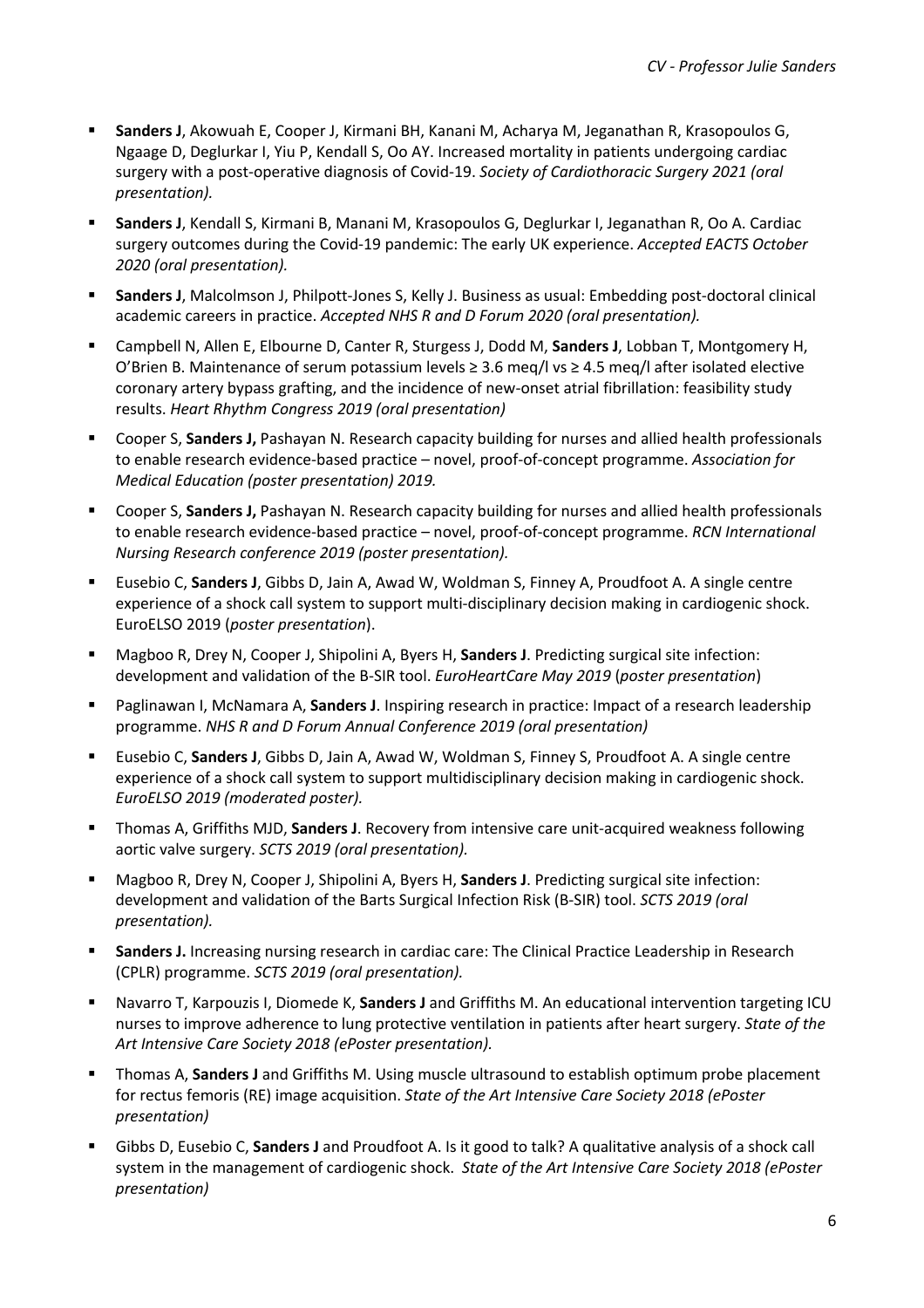- § **Sanders J**, Sekhon M, Bowden T, Aitken L. Predictors of health-related quality of life after cardiac surgery: A systematic review. *SCTS Annual Meeting 2018 (oral presentation).*
- § Rochon M and **Sanders J**. Service development: Key points for digital photography in wound management. *SCTS Annual Meeting 2018 (oral presentation).*
- § **Sanders J**. Evaluation of a novel programme to promote research in clinical practice. *SCTS 2017 (oral presentation).*

**\_\_\_\_\_\_\_\_\_\_\_\_\_\_\_\_\_\_\_\_\_\_\_\_\_\_\_\_\_\_\_\_\_\_\_\_\_\_\_\_\_\_\_\_\_\_\_\_\_\_\_\_\_\_\_\_\_\_\_\_\_\_\_\_\_\_\_\_\_\_\_\_\_\_\_\_\_\_\_\_\_\_\_\_\_\_\_**

# **FUNDING OBTAINED (last 5 years)**

- § Quijano-Campos J (prospective student), Sekhri N, Thillai M, **Sanders J.** NIHR ICA Clinical Doctoral Research Fellowship. £384,866. Awarded January 2021.
- § Woolfe-Loftus N (prospective student), Aitkin L, Smith D, **Sanders J**. *NIHR/HEE Pre-Doctoral Clinical Academic Fellowship (NIHR201014)*. £48,418. Awarded July 2020
- **Sanders J**, Uppal R, Oo A: An observational study to explore patient outcome from heart surgery during the Covid-19 pandemic: CardiacCovid. £10,000. *Edwards Lifesciences - Research grant (SURG-I20-113)*. Awarded June 11<sup>th</sup> 2020
- Magboo R (prospective student), Oo A, **Sanders J.** Living with Marfan syndrome: the effect of diagnosis and surgical intervention for aorto-vascular manifestations. £241,519. *Barts Charity Clinical Academic Research Training Fellowship* (MGU0539) Awarded May 2020.
- § **Sanders J** on behalf of the RCN Research Society and ICON Study collaborators: Impact of Covid-19 on the Nursing and Midwifery Workforce (ICON study). Burdett Trust Nursing Trust. £30,000. Awarded April 2020.
- **Sanders J** on behalf of the RCN Research Society and ICON Study collaborators: Impact of Covid-19 on the Nursing and Midwifery Workforce (ICON study). Florence Nightingale Foundation. £10,0000. Awarded April 2020.
- Bowden (T) (prospective student), Aitken L, Hurt C, **Sanders J**. Improving cognitive health in patients after cardiac surgery. £268,281.99. *Barts Charity Clinical Academic Research Training Fellowship* Awarded April 2019.
- § **Sanders J**. SCTS-Ionescu Nursing & Allied Health Professional Fellowship. *Society of Cardiothoracic Surgery of Great Britain and Ireland.* Awarded March 2019 (£5,000).
- § O'Brien B, Campbell N, Montgomery H, **Sanders J**, Roberts N, Elbourne D, Allen E, Sturgess J, Evans R, Sadique Z, Lobban T. The Tight-K study: Arrhythmias on the cardiac intensive care unit – does maintenance of high-normal serum potassium levels matter? £1.2million. Reference: CS/18/3/34063. *British Heart Foundation*. Awarded December 2018.
- § Guy A (prospective student), Hallam S, Wrench B, Gribben J, **Sanders J.** Defining approaches for optimising health outcomes in patients with Monoclonal Gammopathy of Undetermined Significance (MGUS) within Barts Health. £212,736.56. *Barts Charity Clinical Academic Research Training Fellowship*. Awarded October 2018.
- § **Sanders J**. Harvard Business School MBA Class of 1973 Fund for Social Enterprise Scholarship. \$3,000. Awarded April 2018.
- § **Sanders J**. Florence Nightingale Foundation/Council of Deans Aspiring Dean Leadership Scholarship. £15,000. *Florence Nightingale Foundation.* Awarded November 2017.
- § **Sanders J**. The development and implementation of a clinical practice leadership in research (CPLR) programme. £49, 641.38. *The Burdett Nursing Trust*. Awarded November 2017.
- § **Sanders J**. Patient, family and carer perspectives on recovery priorities after cardiac surgery: a patient and public involvement event. £1,038.41. The Rahere Association. Awarded July 2017.
- § Thomas A (prospective student), Griffiths M, **Sanders J**, Kemp P. Recovery from intensive care acquired muscle weakness: molecular determinants and consequences for physical recovery and quality of life in patients after heart surgery. £189,833. *Barts Charity Clinical Academic Research Training Fellowship.*  Awarded July 2017.